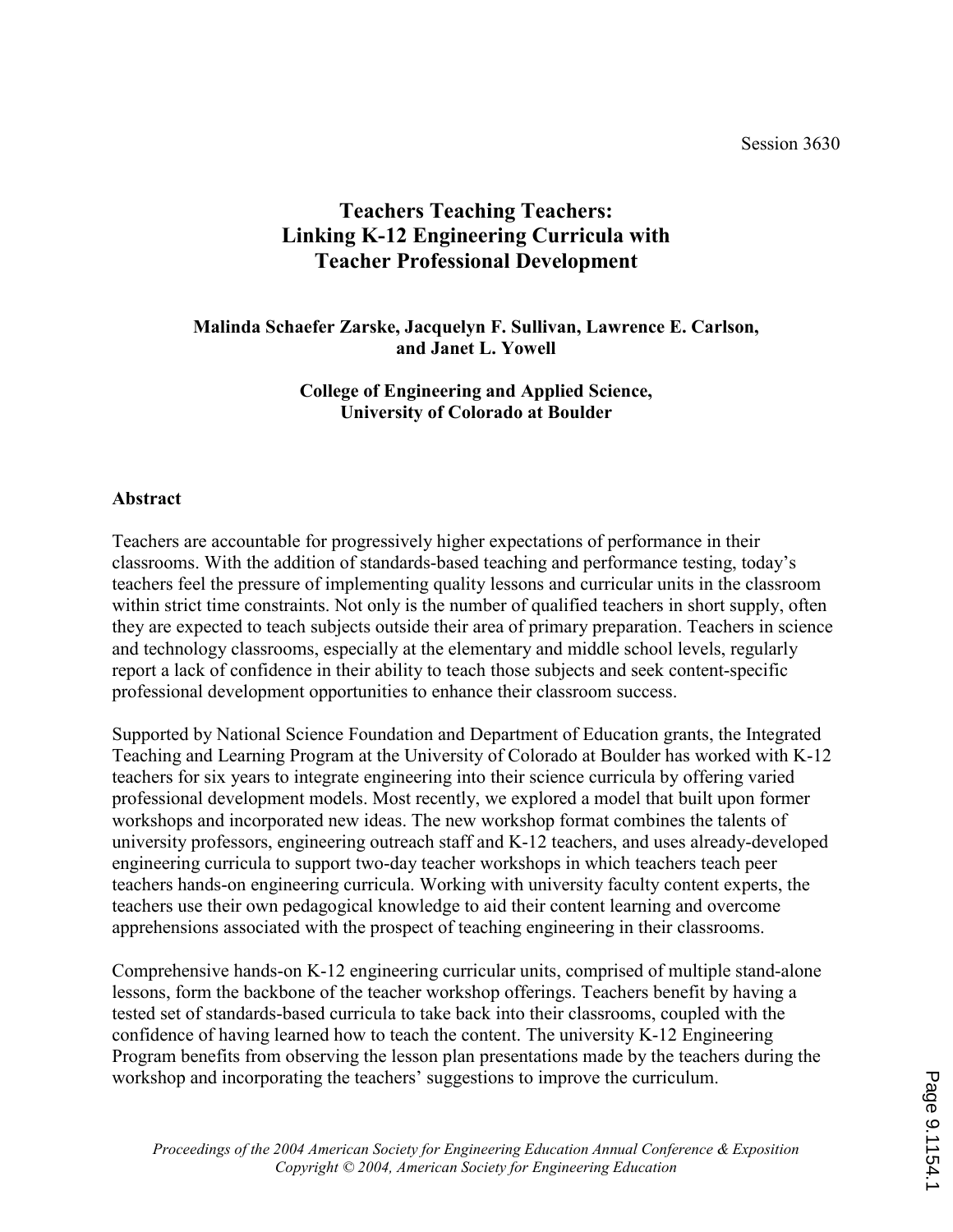This paper examines the model of teachers teaching each other in professional development workshops offered by a university engineering program. The workshops combine engineering subject matter with teachers' understanding of teaching pedagogy to make a significant impact on their content knowledge and confidence to take engineering back into their K-12 classrooms.

### Introduction: Why Train Teachers?

Teachers are bombarded with the latest theories of how students will best learn in their classroom. And yet, a disconnect exists for teachers between what is pedagogically the trend and what can actually be accomplished in the classroom [1]. Often, teacher professional development experiences are deemed "too theoretical" and not practically applied to what actually goes on in the classroom. Investigations indicate that learning experiences, for teachers as well as students, need to be modeled within appropriate contexts. A hands-on, experiential approach offers a valuable, real-life instructional method for learning science, especially when it imitates authentic science practice [2]. This also applies to technological literacy. Unfortunately, too few people actually possess enough hands-on technological experience to render them highly knowledgeable from a technological perspective. Greater technological literacy may be directly influenced by one's academic experiences, especially in elementary and secondary school [3]. In an increasingly technologically-driven world, improved technological literacy is beneficial to society so that all citizens can make informed decisions. Therefore, educators must play an



Teachers brainstorm designs for making airplanes out of straws and construction paper.

enlarged role to be able to effectively transfer technological knowledge to students. Unless a teacher specifically has a background in applying technology to address a myriad of challenges, a cyclical learning problem occurs where teachers are hesitant to capitalize on technology to support the teaching of other subjects, often leaving both students and educators frustrated in trying to achieve greater mastery of those subjects. In order to facilitate technological literacy, an integrated approach to teaching math and science that closely resembles how people learn and work in the real world should be explored.

Through grants provided by the National Science Foundation and Department of Education, the Integrated Teaching and Learning (ITL) Program's K-12 Engineering initiative at the University of Colorado at Boulder (CU) has developed practical and useful teacher professional development workshops. Through the use of curricula that integrate math and science in an applied real world fashion, we have created a model for teacher summer workshops that engages the teachers to present engineering lessons to their workshop peers before they take them back into their own classroom. Using comprehensive K-12 engineering curricula that convey science, technology, engineering and math (STEM) concepts through an interesting and hands-on approach, the workshops provide K-12 teachers with the background content to teach engineering in their classroom with confidence.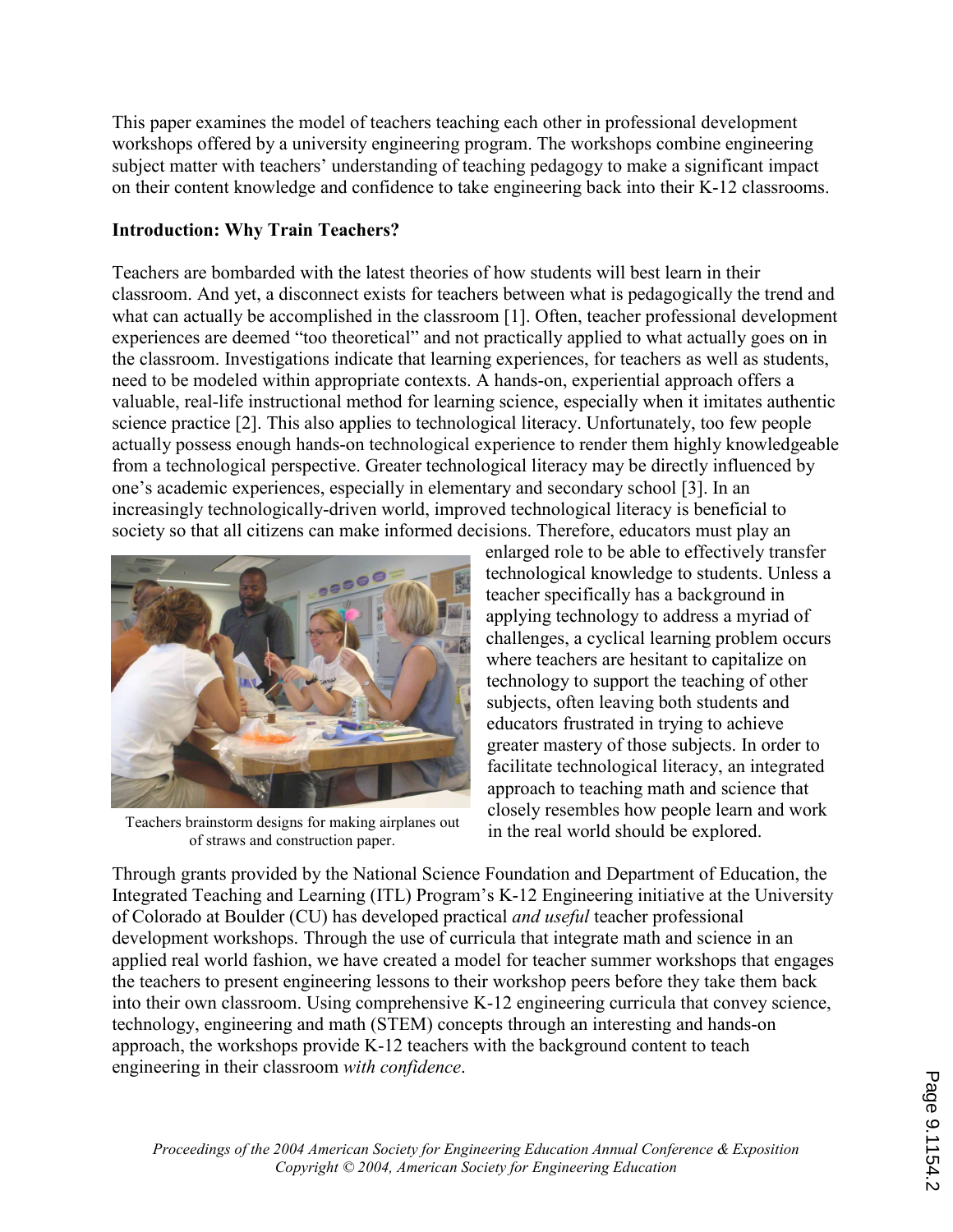Arming teachers with professional development experiences that provide concrete models for integrating engineering curricula into their classroom instruction provides them with both the tools and confidence to promote the technological literacy of their students. Providing students such early exposure to engineering and technology potentially opens up new lifelong pursuits, helping students make informed choices rather than relying on high school guidance counselors or teachers to suggest engineering as an educational path because the student demonstrates strong interest or capability in math and science. Too many of today's undergraduate students entered college with no first-hand knowledge of the creative and societally relevant aspects of engineering. For most, the popular icons associated with engineering serve to deter students from pursuing the field; for our profession, this represents significant lost opportunity.

#### Overview of Teacher Professional Development Initiative

In response to the growing need for relevant professional development experiences for teachers, the ITL K-12 Engineering Program provides educational opportunities for teachers to engage in hands-on, real-life experiences while learning engineering topics to take back to their classrooms. The development of inquiry- and standards-based science, mathematics, and technology engineering curricula for teachers is a central focus of the ITL K-12 Engineering Program. Development of workshops that cover useful topics, are of the "right" duration, address age-appropriate curricula and generate teacher interest is challenging. Teachers are careful about where they invest their summer professional development time; attracting teachers and securing their time commitment is not trivial.

The objective of our summer workshops is to provide teachers with a content-rich opportunity to learn and practice innovative hands-on engineering activities designed for integration into their existing K-12 science classroom curricula. In our Engineering in Everyday Life workshops, teachers become comfortable with the basic theory underlying different engineering topics and learn how to apply that knowledge in their classroom using standards-based curricula rich in hands-on lessons and activities. By interacting first-hand with engineering faculty and adding depth to their science and math knowledge, teachers leave the workshop with an increased awareness and comfort of the world of engineering, consequently providing them with the foundation to incorporate engineering into their own classroom teaching. Over time, this natural pedagogical transition will hopefully expand the pool of youngsters who themselves imagine a future in engineering and technology.

Our K-12 Engineering Program has offered teacher workshops for the past six summers and has evolved a workshop model to fit the needs of today's teacher. Initially, workshops were offered to teachers of multiple grade levels on general engineering topics. A typical four-day workshop engaged teachers in mini-lectures and hands-on demonstrations, and integrated the design/build process. A written curriculum included inquiry-based experiments to help prepare the teachers to engage their students in active learning. CU engineering faculty shared their expertise with the participants and provided a real-world context for the academic content [4]. For example, in one four-day workshop, teachers explored fundamentals to understand how thermodynamics applies to everyday life. The Too Hot To Handle workshop included lectures on how energy is measured, transferred and controlled. Through hands-on activities, teachers discovered how to measure heats of reaction, heat transfer and other experiments that could be easily transported to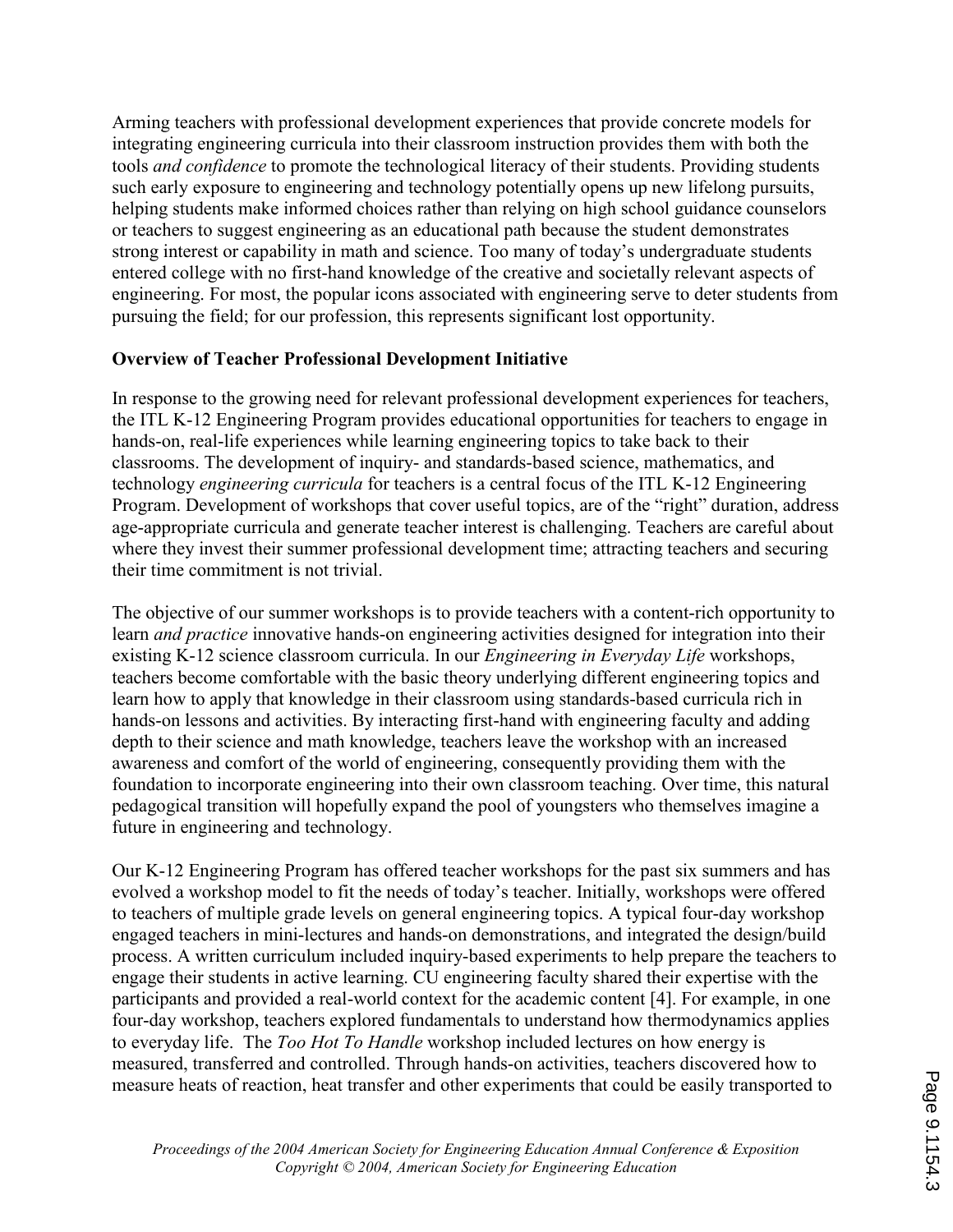their classroom. The workshop culminated with the fabrication of a Stirling engine, allowing teachers to demonstrate power cycles to students.

The four-day workshop format was not sustainable due to teachers' busy summer schedules, too little continuing education credit for the time invested, and the high cost — both in terms of administrative and faculty time — to conduct the workshops. Direct teacher feedback guided many improvements to better accommodate teachers' needs and reduce workshop costs. Consequently, a new workshop format was developed and refined.

## Workshop Format

Ideally, teachers should be afforded the time to collaboratively exchange ideas as a part of their normal workday; however, the implementation of this is not a reality — even if it would be beneficially practical [5]. Teachers teaching each other lessons during professional development opportunities allows them such an exchange of knowledge in a safe setting.

In the summer of 2003, a newly developed, two-day workshop model was piloted, with each workshop built around a multi-lesson K-12 engineering curricular unit. CU engineering faculty guide teachers in the exploration of fundamental engineering concepts, preparing them to teach science and math in their own classrooms using practical and fun methods. An engineering professor introduces the multi-week curricular unit by presenting concepts and background information, and conducting sample hands-on experiments. Teachers work in teams and are assigned individual lessons from the unit for in-depth exploration. Teachers quickly bone up on their topic with the provided lesson plans, and present their lesson (with its associated hands-on activities) to the other workshop participants, as if they were presenting it to a class of students.

This intensive immersion process makes the teaching and learning of new material engaging and fun. And, the interaction and feedback from their peer teachers deepens both their understanding and confidence. With the background and resources provided, teachers come to understand how inter-relationships among science, math, engineering, technology and human activity affect the world. A multi-week curriculum unit that maps to state educational content standards and includes applications of math and assessment tools is provided to the teachers to take back to their classrooms. All such curricula will become available online in late 2004 through the TeachEngineering digital library collection.

## Setting

One aspect of our professional development workshops that appeals to teachers is the opportunity to come to the university and spend time learning away from their classrooms. The teachers in our four-day workshops, for example, constructed hands-on engineering projects that required resources not commonly found in a K-12 school, such as a CNC laser cutter. This was a great new experience for most teachers. However, for teachers that were not local, commuting to the university and paying for accommodations was a deterrent from attending. The newer twoday workshop model is portable, allowing us to still present the material in the favored university setting as well as take it on the road to more remote locations.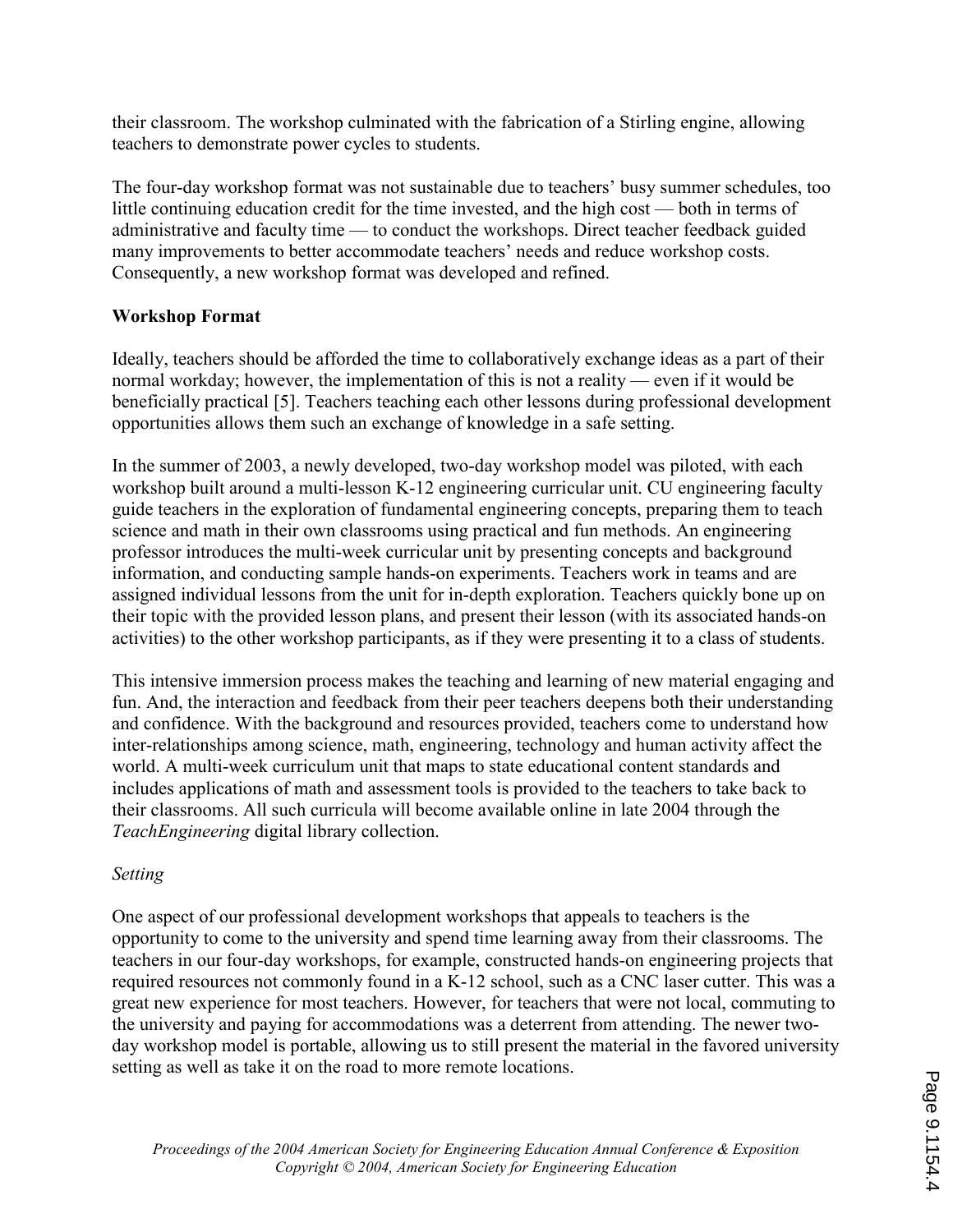By taking a workshop to Colorado's western slope during the pilot summer, we accommodated teachers who do not have access to the abundant array of resources found in larger cities. Although teachers may travel far distances for professional development, bringing such opportunities into reasonable proximity made the workshop highly sought after, causing us to significantly increase the enrollment target. The workshop was enrolled to capacity at 24, with more participants on a wait list. Requiring only a modest \$25 registration fee, this distant workshop afforded rural teachers the same opportunity as our local, metro-Denver teachers.

### Staffing

Since 1998, a strength of the summer teacher workshops offered by the ITL Program has been the involvement of CU engineering professors and graduate students. The faculty members eagerly share with teachers their passion and knowledge. During this most recent summer, three engineering professors from different disciplines were supported to lead the teacher workshops. As shown in teacher evaluations, all three professors were highly effective and enthusiastic in delivering their content material. A member of the ITL's K-12 Engineering team with previous K-12 teaching experience also assisted with each workshop. Graduate students helped develop the curricular materials specific to each workshop. Having experienced teachers in the workshops teach and critique the lessons provided a useful approach for curriculum revisions. Additionally, graduate students and staff provided workshop support for the recruitment of teachers and organization of materials. In addition to teacher satisfaction, the experience has proven to be rewarding for the faculty, graduate student assistants, and K-12 Engineering staff, as evidenced by their continued desire to contribute.

#### Workshop Schedule

Day one of the workshop focused on curricular components of lesson plans and engineering content. In later workshops, teambuilding and engineering design (with reflection on each) were added. Engineering faculty experts helped teachers delve into the curricular content by leading content lectures and hands-on activities related to the topic. Workshops also addressed current trends in assessment, both in classroom and in educational research. Late in day one, teachers split into samegrade level pairs to become familiar with the contents of a specific lesson from the curricular unit.



"Up, Up and Away" participant teachers explore drag, thrust and lift as they relate to flight.

On day two, teacher pairs team-taught their lesson to the other teacher participants, focusing on content and motivation, and demonstrating the hands-on activity. They also modeled appropriate lesson closure and assessment. The other teachers in the workshop served as the "students," participating in the lesson. The faculty experts provided guidance on content accuracy. This approach enhances teacher confidence in the entire curricular unit, as other teachers demonstrate the different curricular lessons to the group. Each team lesson taught is concluded with a short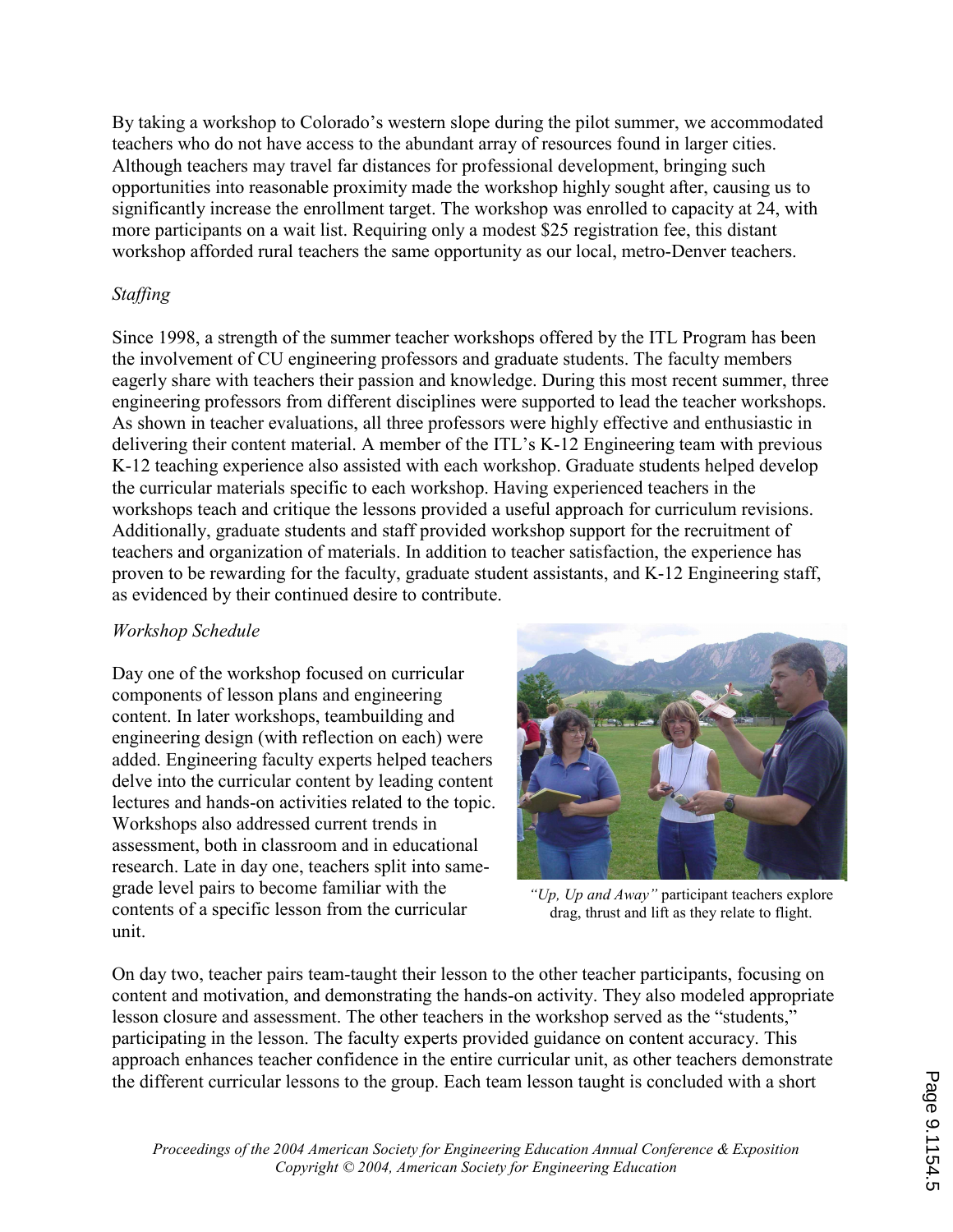discussion on "what worked" and new ideas for related activities, suggestions that are then added back into the curriculum. Day two ends with a survey to guide workshop improvement.

## Connection to Science and Math Standards

To ensure that the professional development workshops have value for teachers, the workshop curricular content is directly aligned with educational content standards for math, science and, in some cases, literacy. Using engineering as a vehicle for the integration of math and science, the curriculum incorporates budget-conscious, hands-on activities into a wide range of science subject areas that are currently taught in Colorado classrooms. Curricular units were originally created by graduate engineering students funded through NSF GK-12 and Department of Education FIPSE grants. Elementary school teachers helped with topic selection, ageappropriateness and classroom usefulness. The curricula were reviewed by engineering faculty and education experts and tested, in collaboration with partner teachers, by graduate and undergraduate engineering students in K-12 classrooms. Math, literacy and assessment specialists also contributed to the lesson plans. Each lesson references specific educational standards as well as well-developed background content, expected student outcomes, hands-on activities, and assessment suggestions and tools [6]. Sample lesson plans can be viewed at: http://itll.colorado.edu/ITLL/index.cfm?fuseaction=SampleK-12LessonPlan.

#### Summer 2003 Pilot Courses

The following three workshops were successfully piloted in summer 2003:

• Up, Up and  $A$ way — Taught by an aerospace engineering professor, 20 upper elementary teacher participants (80% women) explored the underlying concepts of aerodynamics. Through hands-on activities, they acquired a real-world understanding of weight, drag, lift, thrust and air pressure, as well as Bernoulli's principle. Discussions explored the effects of airplanes on society and the future of flight. K-12 content covered includes the predictable

ways in which matter is affected by external forces and the laws that define the interactions of matter and energy.

• Mechanics Mania — Conducted in Grand Junction, Colorado, this workshop engaged 24 grade 3-5 teachers (71% women) from Colorado's western slope schools. Guided by a mechanical engineering professor, teachers came to appreciate the importance of understanding mechanics in solving everyday problems. Teachers explored Newton's laws of motion and applied them to real world situations. Hands-on activities made the concepts of friction, rotational motion, simple machines and structures come to life. Content included the forces of gravity and friction and the factors that cause change on matter, such as kinetic and potential energy.



Teachers work together to solve an engineering challenge.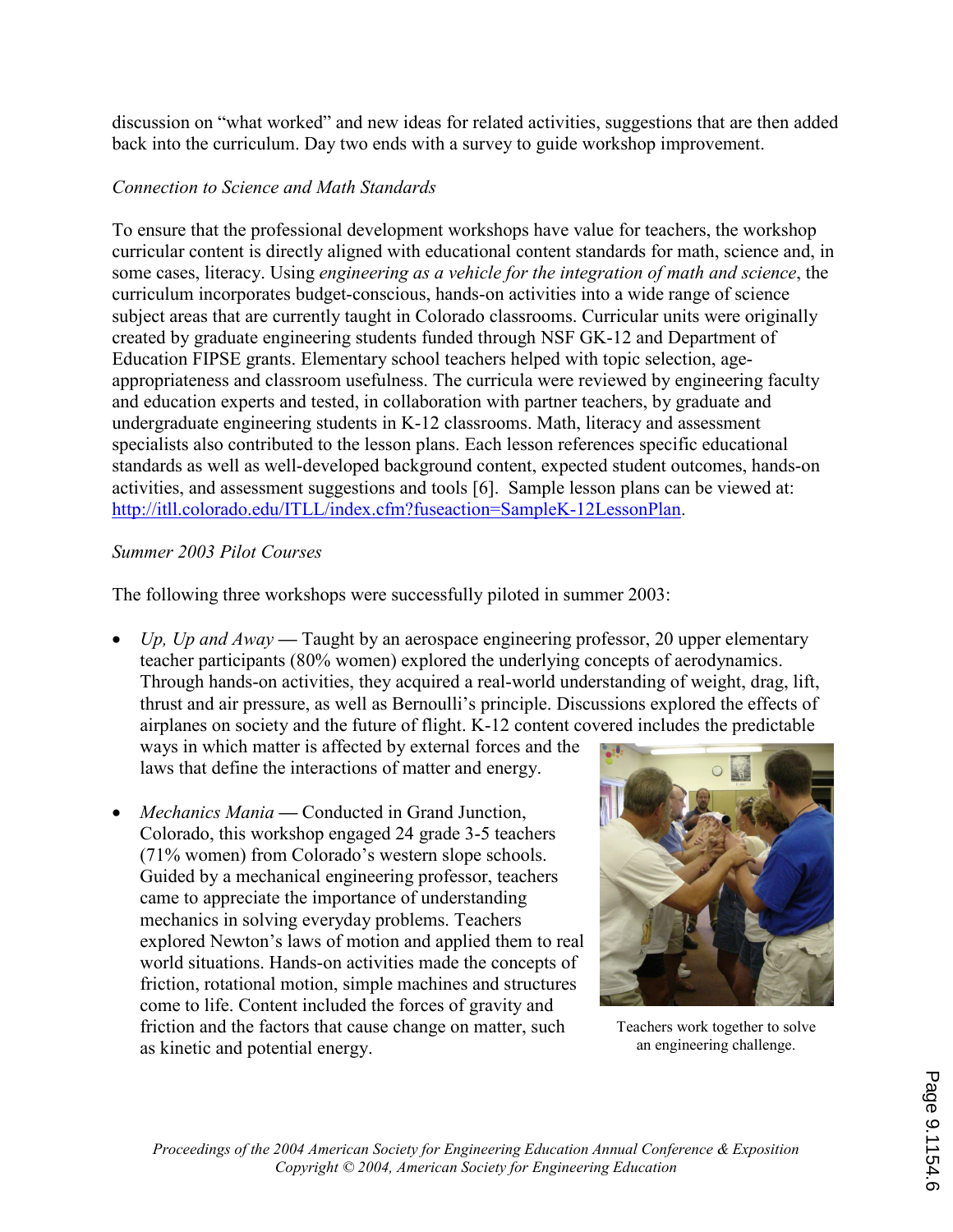• Air Pollution Solution — An environmental engineering professor introduced environmental engineering concepts to 14 grade 3-5 teachers (86% women). They explored the air cycle, greenhouse effect, air pressure and weather to better understand air pollution and its cleanup. Content included the measurement of weather and its effects on humans and the effects of air pollution on the environment.

#### Program Logistics

We have learned — through previous summer classes/workshops — that a modest registration fee discourages participants from last minute cancellations. Although our teacher workshops are tuition-free, teachers pay a non-refundable \$25 registration fee to secure their space in the workshop. This modest monetary investment generally suffices to ensure teachers' time commitment.

In return for completing the two-day, 15-hour workshop, teachers are provided with a \$125 stipend and also receive a take-home notebook with the fully documented curriculum used during the workshop. Teachers who wish to receive the one-hour CU continuing education credit — often necessary for their professional advancement — pay a \$45 fee.

#### Teacher Recruitment

Over the past six years, we have learned that the recruitment of teachers for summer professional development requires persistence and a firm registration policy. Although we list our workshop offerings on both our program website (http://itll.colorado.edu) and the university's community affair's website (http://www.colorado.edu/cu4k12), as well as mail brochures to all past participants, we strive to reach a broader audience of teachers who are interesting in using engineering as the vehicle for math and science learning.

In order to effectively recruit teachers from schools other than those in our own backyard, it is necessary to obtain access to the most apposite teachers; i.e., those who wish to supplement their science teaching with standards-mapped curriculum that has an engineering focus. We found that the endorsement of the Colorado Department of Education was invaluable. Upon their approval, our workshops were listed on their website, which helped us recruit participants from other districts. As a result of these recruiting techniques, our summer 2003 workshops were enrolled with engaged teachers from 31 schools in 11 different school districts.

#### Assessment and Evaluation

For each of the three summer 2003 workshops, an assessment survey solicited participant ratings of the course components and instruction, open-ended opinionnaire questions, and pre-/postcontent quizzes covering the course material. Participants rated course components highly with a 4.48 (out of 5) average rating across all workshops (see Table 1). The highest ratings went to workshop instructors, who received an effectiveness rating that averaged 4.71 (out of 5) across workshops. Average overall ratings increased over the three workshops as changes were made in the delivery of content. Participant content scores indicated significant increases (+27%, +26%,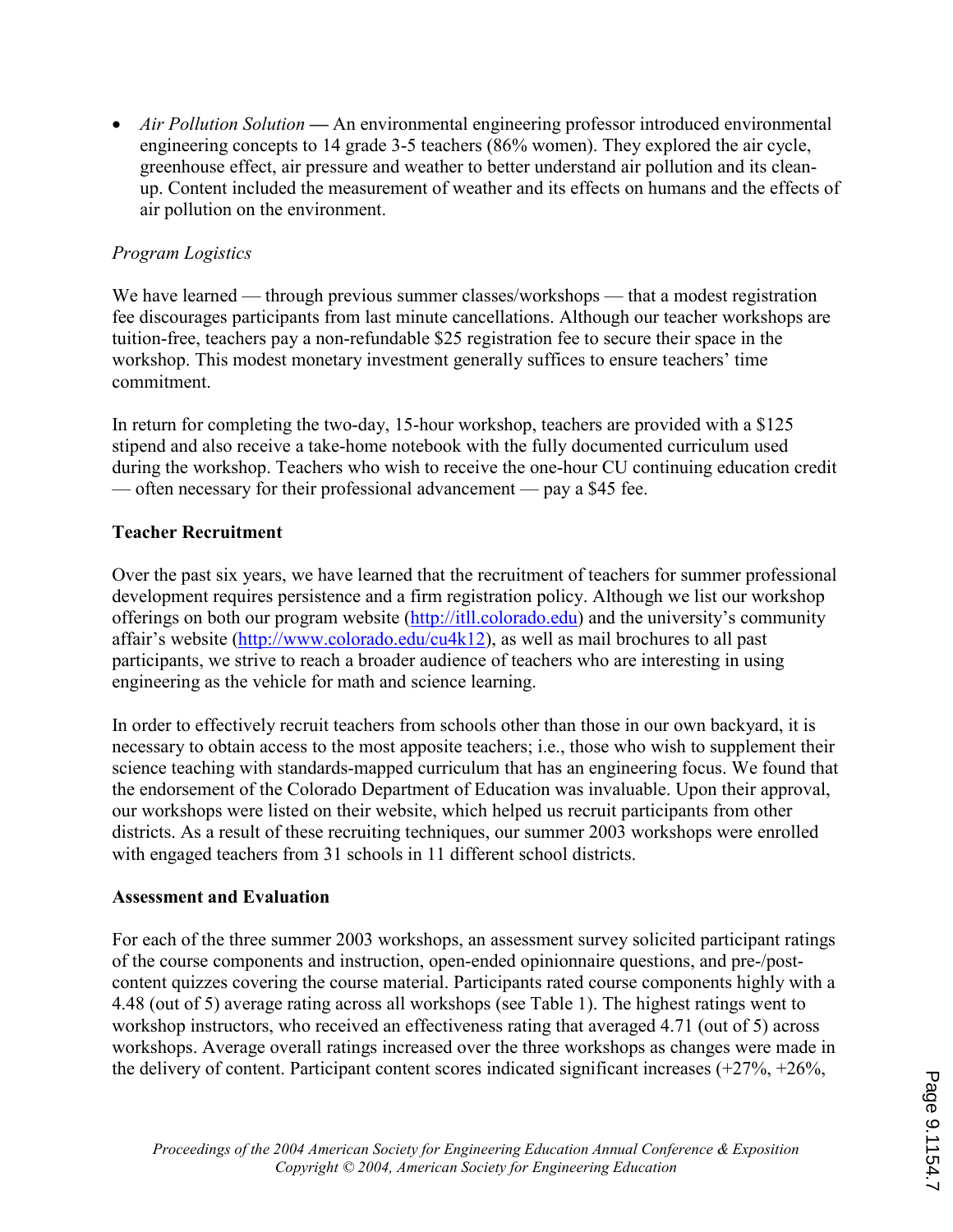+16%, respectively) in teachers' understanding of course concepts after the two-day workshop (see Figure 1).

|                       | <b>Workshop Name</b> |                                  |                                         |
|-----------------------|----------------------|----------------------------------|-----------------------------------------|
| Component             | Up, Up<br>and Away   | <b>Mechanics</b><br><b>Mania</b> | <b>Air Pollution</b><br><b>Solution</b> |
| Instructor            | 4.48                 | 4.83                             | 4.81                                    |
| Instruction           | 4.44                 | 4.73                             | 4.73                                    |
| Content               | 4.16                 | 4.50                             | 4.52                                    |
| Applications          | 4.19                 | 4.35                             | 4.41                                    |
| Outcomes              | 4.16                 | 4.33                             | 4.56                                    |
| <b>Average Scores</b> | 4.29                 | 4.55                             | 4.61                                    |

#### Table 1. Course Component Ratings

Rating  $1-5$  ( $5 =$  High Rating)

#### Figure 1. Workshop Content Scores



In response to the open-ended question regarding what participants liked best about the workshop, the most frequently cited items were the hands-on activities, curricular content and instruction. One teacher wrote, "I appreciate the interactive / hands-on nature of the workshop, rather than being lectured at." Other comments included, "Wonderful background knowledge…" and "The instructors were always pleasant, knowledgeable and helpful at all times."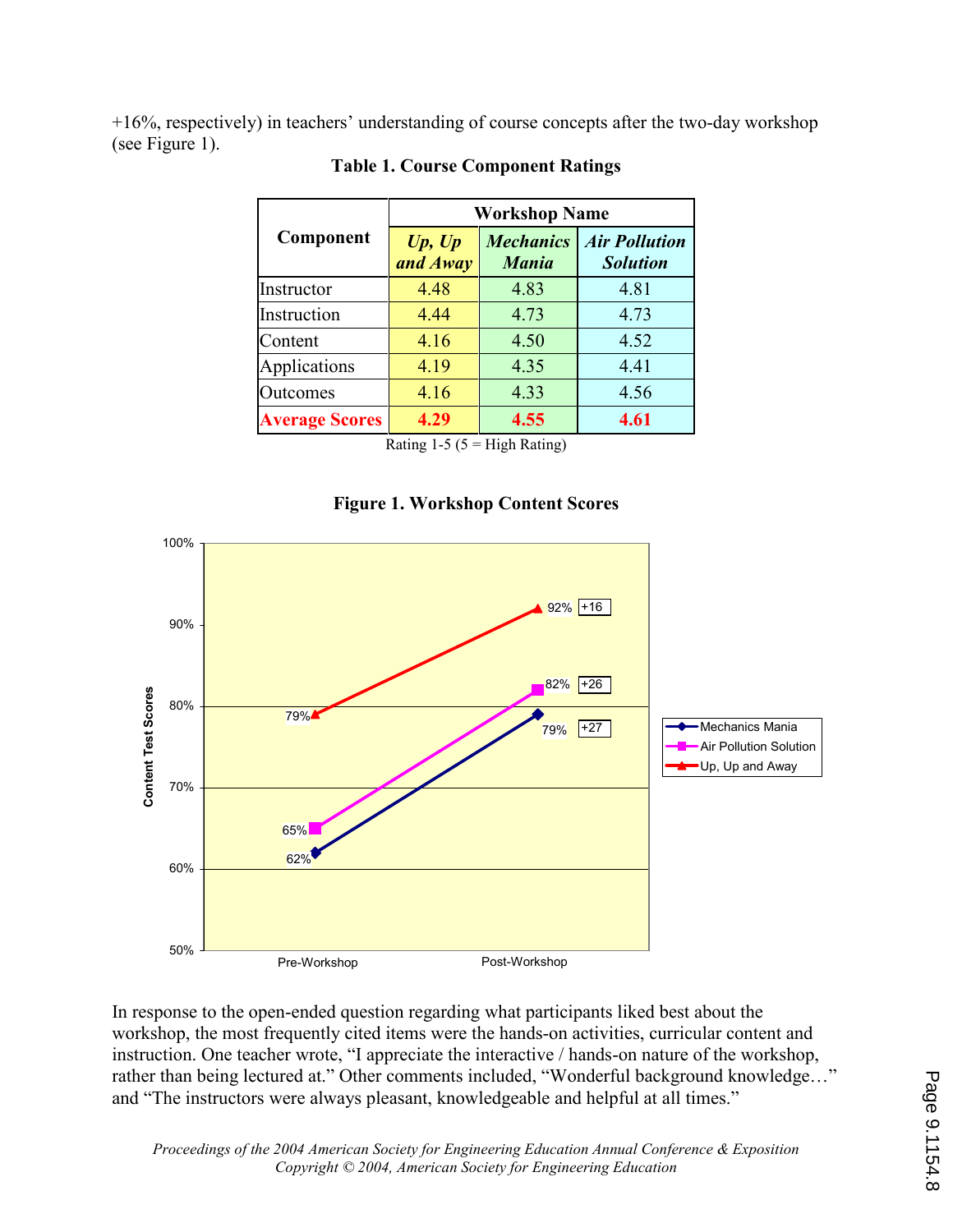#### Longitudinal Assessment

It is difficult to obtain long-term data due to a poor response rate; however, we are interested in assessing if what teachers learn in summer workshops remains applicable to their teaching after a year has passed. Assessment data were collected from teacher participants before the workshop and one-year after the workshop was taken. Unfortunately, surveys mailed to teachers one year after the workshop were seldom returned.

In previous years, assessment data measured the teachers' perceptions of the importance, preparation and frequency of application of 16 teaching strategies for the use of engineering content in the classroom. Assessment results indicated the strongest findings in the area of preparation, with 12 of 16 strategies showing a significant increase on the post-workshop survey. The largest gains were for participants' preparation to develop students' conceptual understanding of engineering (62% gain) and use of mathematics as a tool in problem solving (39% gain). In addition, there were significant increases in the area of frequency in applying teaching strategies in the classroom with 6 of 16 categories demonstrating a significant increase.

To measure the effectiveness of the 2003 teacher workshops, surveys — with the added incentive of a completion award to encourage their prompt return — were mailed to all participants requesting their feedback on the in-class use and applicability of the knowledge and skills they gained from their involvement with the engineering curriculum-based professional development. Although data are not yet available from that assessment, we know that initial response to the workshop was positive, as many teachers have contacted us asking for additional units to use in their classroom (other than what they received through the workshop). The teacher participants have also informed us via email that they've been "…bragging so much to other teachers what a good class you all put on" and "…I just wanted to let you know that I am currently using the Up, Up and Away curriculum with my sixth graders…It has been great! The kids are loving it, and so am I!"

#### Sustainability

Teacher professional development is key to a sustainable K-12 engineering education program, and teacher buy-in is essential for integrating engineering into K-12 education. The curricula used for the two-day summer teacher workshops are concurrently being developed for inclusion in the National Science Digital Library (NSDL) web-based TeachEngineering collection, scheduled to go online in late 2004 to increase accessibility for all teachers.

Dissemination of K-12 engineering curricula via the Internet provides a resource for educators world wide — both K-12 and university level — seeking tools for integrating engineering into their science and math classroom. The *TeachEngineering* collection, a web-enabled and standards-based collection of K-12 engineering lessons and hands-on activities, is under development through a collaboration between the University of Colorado at Boulder, Worcester Polytechnic Institute, Colorado School of Mines, Duke University, Oregon State University and the American Society of Engineering Education. The TeachEngineering team has developed a template for curricular contributions, specifying that curricula be aligned with national and state educational standards and include quality-control criteria to ensure cost-effective and teacher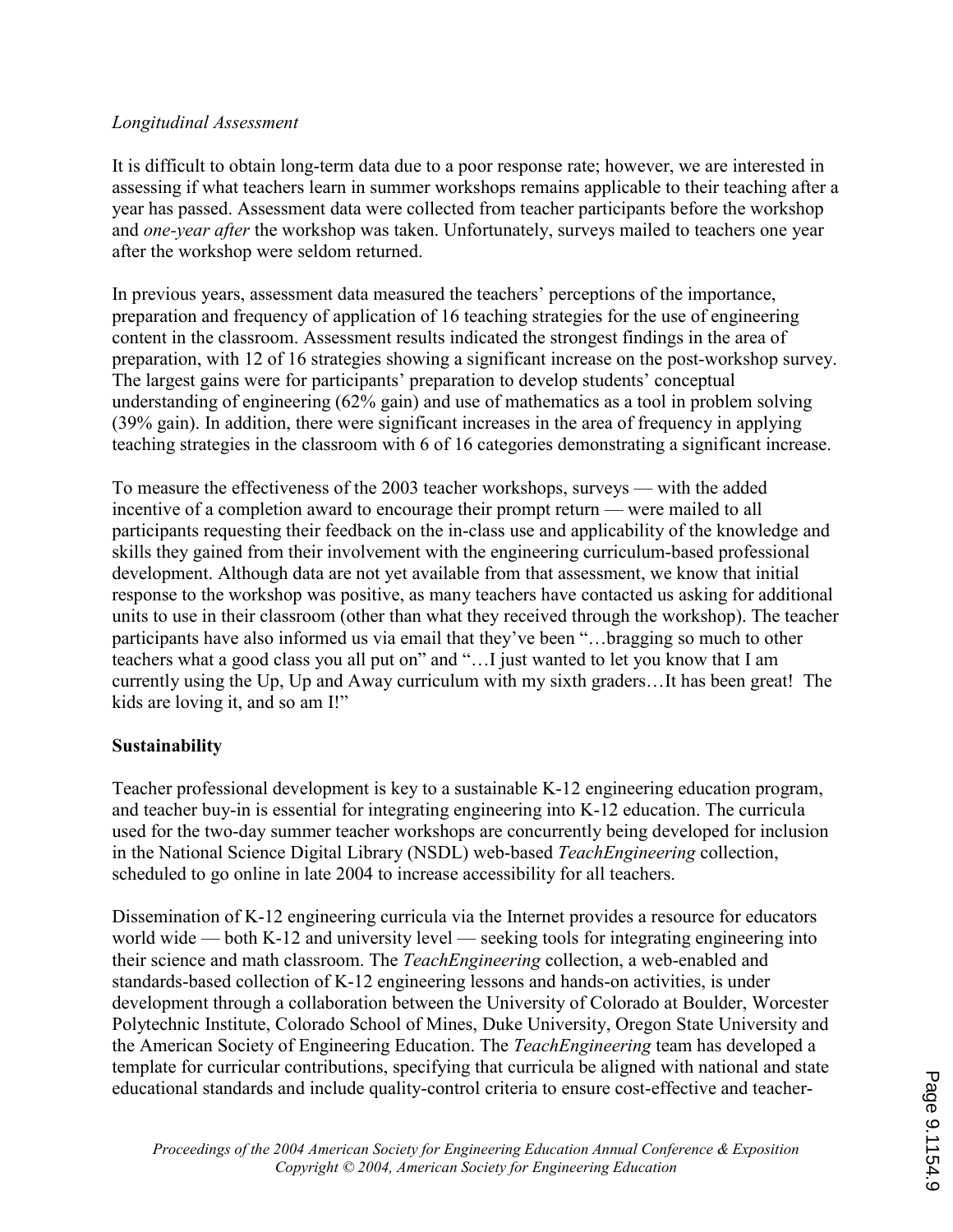friendly lessons and activities that assimilate science, math and technology concepts through hands-on engineering exploration. The *TeachEngineering* collection will allow educators access to a growing curricular collection, evolving and maintained under the stewardship of the American Society for Engineering Education [7]. For additional information, visit: http://www.itll.colorado.edu/TeachEngineering.

### K-12 Engineering Workshops for Teachers — Lessons learned

Historically, the length of our teacher workshops was four days for one hour of CU continuing education credit. Through a teacher focus group, we learned that the preferred workshop length was a two-day, 15-hour workshop. Overall, the current workshop model appeared to be favored by teachers and ran more smoothly than our previous designs. The off-campus location was fully enrolled, with teachers requesting more offerings in locations distant from the university in future summers. And, the two-day length was well received by the teachers.

This year's revamping of the format and duration of our teacher professional development workshops using a "teachers teaching teachers" model was successful. Built upon the standards-based engineering curriculum created for the TeachEngineering digital library, the format of teachers presenting portions of a curricular unit to an audience of their peers was initially received with some trepidation, but wound up being highly motivating and beneficial for teachers. They liked the hands-on nature of the activities, the in-depth background content, and the accessibility and expertise of the instructors, but admitted that they still were a little intimidated by the engineering concepts and requested more workshop time to solidify their confidence in the content. Comments from teacher feedback included, "Pick a few lessons to do, maybe five, all (ten) is too much, and have more time on solidifying concepts" and "Put it more on a level of understanding for those with little or no engineering background." Responding to such teacher feedback, we adapted succeeding workshops by more thoroughly summarizing content and increasing the real-world application of the theory. Also, we added a discussion on the engineering design process to help teachers distinguish between science and engineering. An added lunchtime discussion on "cool new topics" in the content area, led by the engineering professor, was met with appreciation.

Overall, the workshops garnered positive feedback. Teachers valued the informal, yet professional, learning atmosphere created at both sites. Also, knowing that they are an integral part of a curriculum development initiative that will be nationally unveiled within the year was exciting and motivating for teachers. In fact, at the end of the workshop, teachers were asked to sign up for curriculum review user groups and to assist with literacy additions, and we had an overwhelming response by teachers eager to stay involved in the K-12 engineering curriculum project. Furthermore, many teachers emailed the outreach staff throughout the months following the workshops asking for other curriculum being developed by the ITL K-12 Engineering initiative — another indication that the workshops were helpful. Teachers also suggested topics they wish to see offered in the same workshop format for summer 2004. Suggestions for future workshops also includes incorporation of teambuilding activities, and splitting the content lecture and lesson plan delivery, focusing on the first half of the lessons on the first day and the latter half on day two.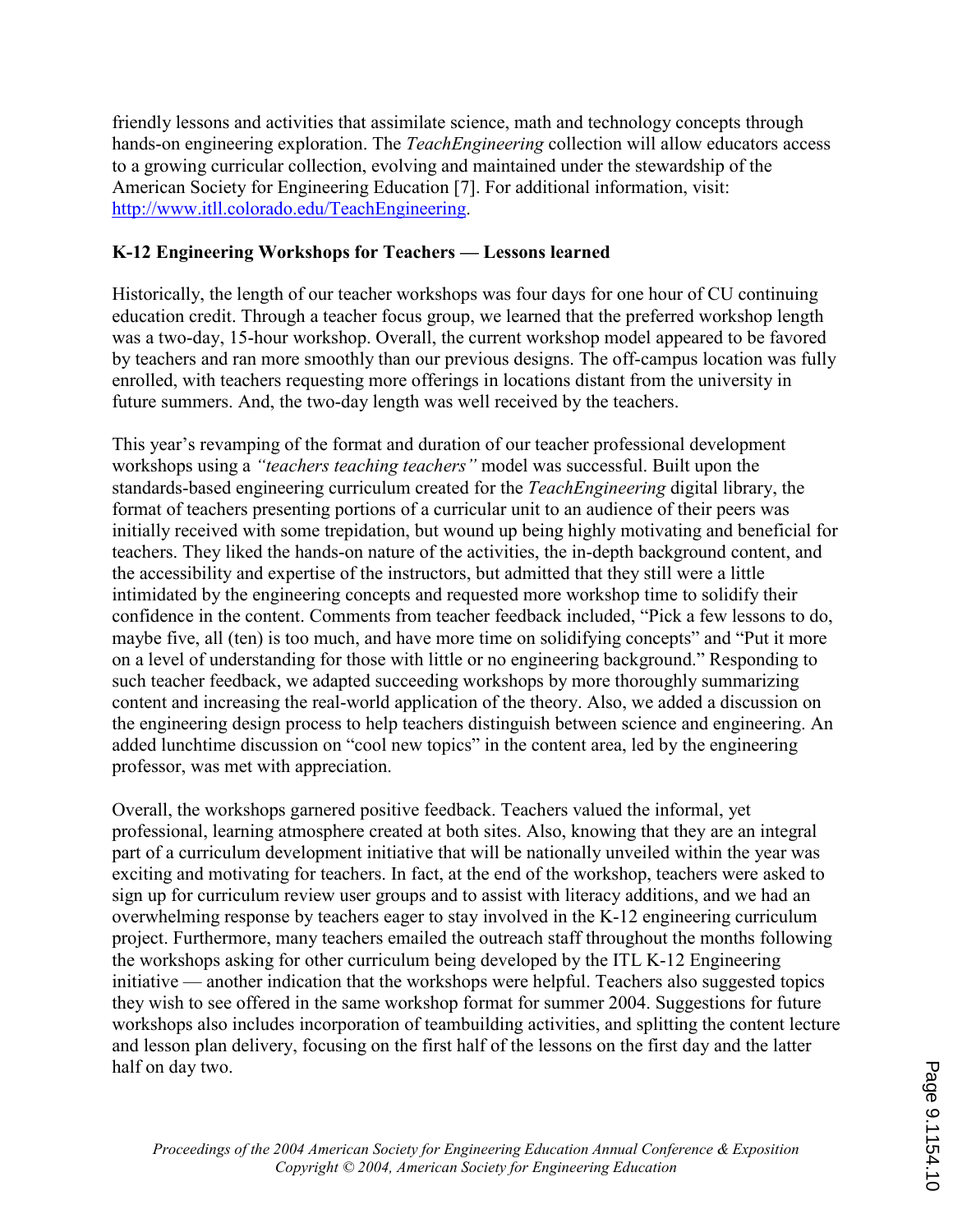An effective marketing strategy is imperative for any type of workshop, especially those that occur during the summer when teachers typically unwind from their demanding academic year. By offering teacher workshops in high-demand areas (which, in our case, are not conveniently located near the university), advertising standards-based workshop content and availability through the state Department of Education website (coupled with mailings and organizational website listings), charging a reasonable registration fee to enhance commitment, and offering a modest participation stipend, K-12 engineering workshops can be quite successfully marketed and well enrolled.

#### Conclusion

By providing teachers with the tools and understanding to deepen their science and math content knowledge and to anchor that knowledge with relevant real world applications, teachers are better positioned to help improve the technological literacy of our nation's students. Teachers and students who are comfortable with engineering as a vehicle for the integration of science and math will ultimately contribute more to a world that is becoming increasingly driven by technological innovations. The teaching of K-12 engineering promotes both basic and technological literacy of our general populace, and opens students' eyes to the possibilities provided by engineering and technology careers. Toward that end, the ITL K-12 Engineering initiative continues to hone the teacher workshop model to prepare teachers to eagerly take engineering back to their classrooms.

#### Acknowledgements

Thank you to the National Science Foundation's GK-12 Program (grant #9979567), the U.S. Department of Education's Fund for the Improvement of Postsecondary Education (grant #P116B010922), the Colorado Commission on Higher Education, the Daniels Fund, the CU Outreach Committee and generous college alumni and donors for their generous support of the ITL Program's K-12 Engineering initiatives.

#### Bibliography

- [1] Morrison, Kathryn L. and Carol Sue Marshall, "Universities and Public Schools: Are We Disconnected?" Phi Delta Kappan, December 2003, pp. 292-297.
- [2] National Science Teachers Association, Teaching Teachers: Bringing First-Rate Science to the Elementary Classroom, 2002, NSTA Press, Virginia, pp.13.
- [3] The National Academy of Engineering and the National Research Council, Technically Speaking: Why All Americans Need to Know More About Technology, 2002, The National Academy Press, pp.4-5.
- [4] deGrazia, Janet L., "Engineering Workshops For K-12 Schoolteachers," Proceedings, 31st ASEE/IEEE Frontiers in Education Conference, Reno, NV, October 2001.
- [5] Olson, David L., "Principles, Impracticality, and Passion" Phi Delta Kappan, December 2003, pp. 307-309.
- [6] Schaefer, M.R., Sullivan, J.F., Yowell, J.L. and Carlson, D.W., "A Collaborative Process for K-12 Engineering Curriculum Development," Proceedings, Session 2530, 2003 ASEE Annual Conference, Nashville, June 2003.